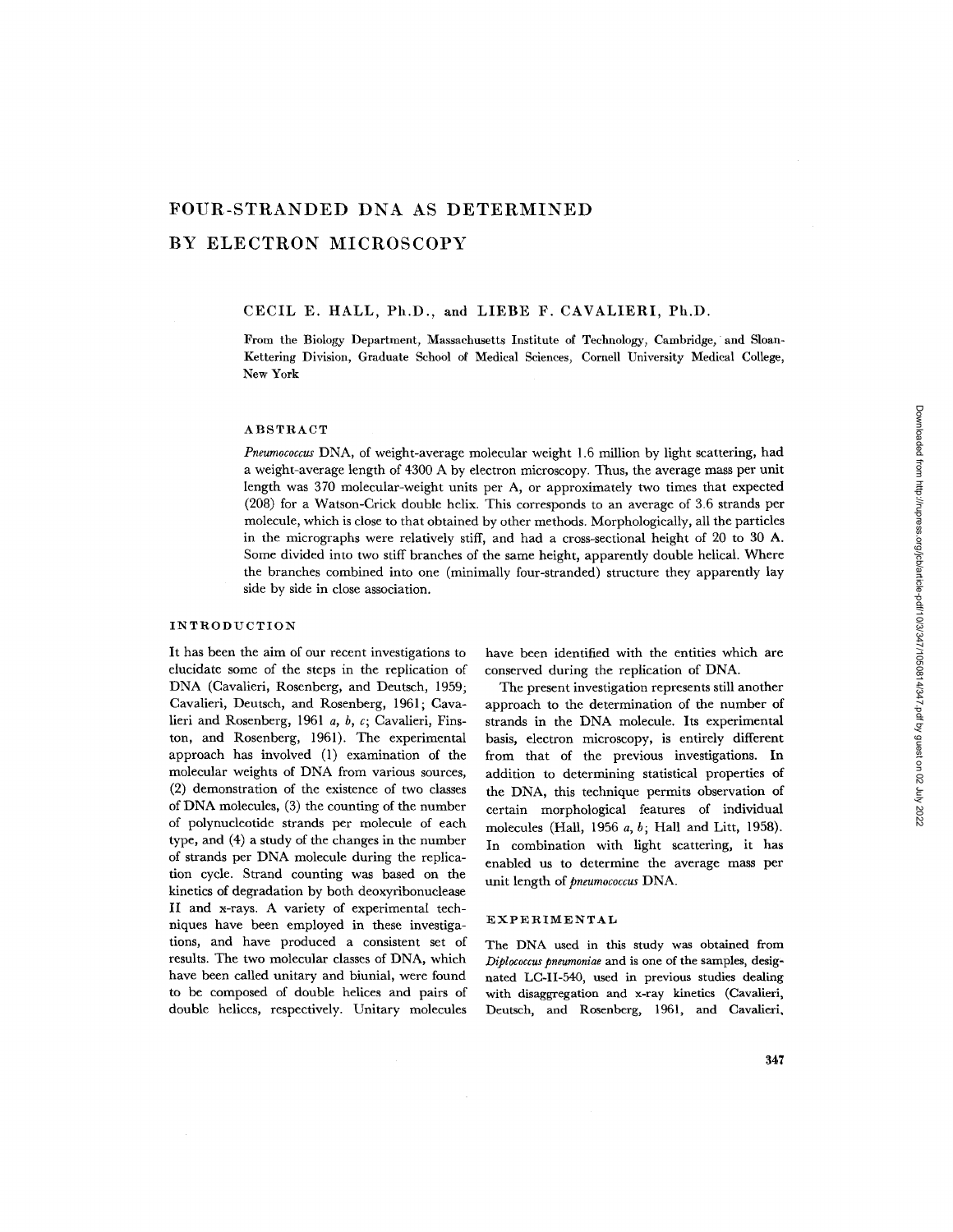Finston, and Rosenberg, 1961). Its weight-average molecular weight is 1.6 million and its radius of gyration is 1100 A, as determined by light scattering. It was prepared by a modification of the sodium acetate method of Meyers and Spizizen (1954). The bacteria were centrifuged and resuspended in 5 ml of  $0.1$  M EDTA-0.1 M sodium chloride, pH 7.5. The mixture was warmed to  $60^{\circ}$  to help denature intracellular enzymes before lysis; then 50 ml more of solvent, which also contained 10 ml of 5 per cent deoxycholate, were added. Fifty ml of saturated sodium acetate were added to the resulting gel and the mixture was gently stirred with a magnetic bar at  $60^{\circ}$  for 15 minutes. From this point the directions of Meyers and Spizizen were followed.

Electron micrographs were obtained by procedures described previously (Hall, 1956 a, Hall and Litt, 1958). The concentration of the sprayed solution was sufficiently low (0.012 mg/ml) that particles were well separated in the fields, the mean density being less than 2 particles per square micron. We calculate that in solution there are about 4 particles per cubic micron. There was, therefore, slight chance for aggregation. (In order to show as many particles as possible, Figs. 1 and 2 were chosen from areas of abnormally high density.) It is well known that DNA molecules which are many microns long are broken by shear gradients and spray techniques (Cavalieri and Rosenberg, 1959), but we believe these effects are not significant here since we are dealing with particles whose lengths are mostly less than 1 micron while the droplet diameters are about 5 microns. The volume of droplets can be measured from counts of standard particle suspensions sprayed on collodion, but droplets sprayed on mica spread over such large areas that an entire drop pattern cannot usually he contained in a field.

## RESULTS

The lengths of 587 particles in the micrographs were measured. Two types of particles, branched and unbranched, could be distinguished. The majority were relatively stiff, separate, unbranched rods, as shown in Fig. 1. Most of these particles resembled those we have previously interpreted to be Watson-Crick double helices. The two particles designated by arrows show a thickening which suggests partial separation of two elements lying side by side, but for the most part if is not possible to say whether these rods are one double helix or two lying close together. A smaller number of particles (66) were branched at one or both ends, as indicated by arrows in Fig. 2. We do not believe that the branches could be interpreted as partially separated single strands of a double helix, since they are too thick and too rigid. Single strands would assume a random coil configuration, like denatured DNA, appearing as flattened patches (Hall and Litt, 1958).

All the particles, both branched and unbranched, have approximately the same height, (20 to 30 A), as calculated from shadow lengths. There is no consistent or significant increase in shadow length where the two branches come together into one structure *(i.e.,* their height perpendicular to the grid surface is generally unchanged by their association). This indicates that the two elements probably lie side by side in close association rather than twisted into a supercoil about one another.

In addition to the two classes of particle just

DNA from *Diplococats pneumoniae,* shadowed with platinum on a mica substrate. Magnification, 100,000.

### FIGURE 1

Typical stiff, rod-shaped particles of DNA. Indicated by the arrows are particles showing a thickening which could be interpreted as a partial separation of two elements lying side by side.

#### FIGURE 2

Indicated by the arrows are three DNA particles showing branching.

#### FIGURE 3

Several particles of DNA associated in a complex aggregate, excluded from the statistical analysis.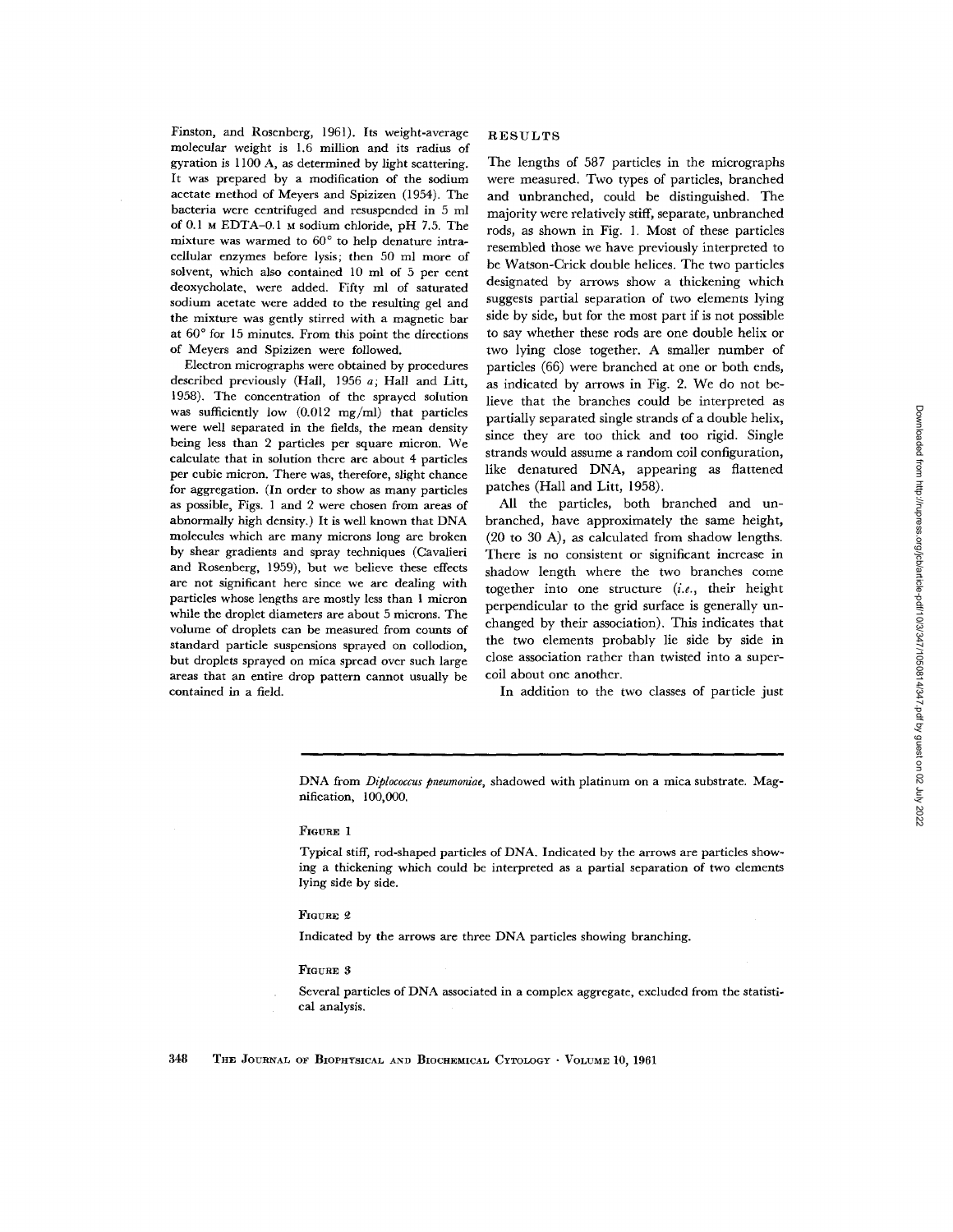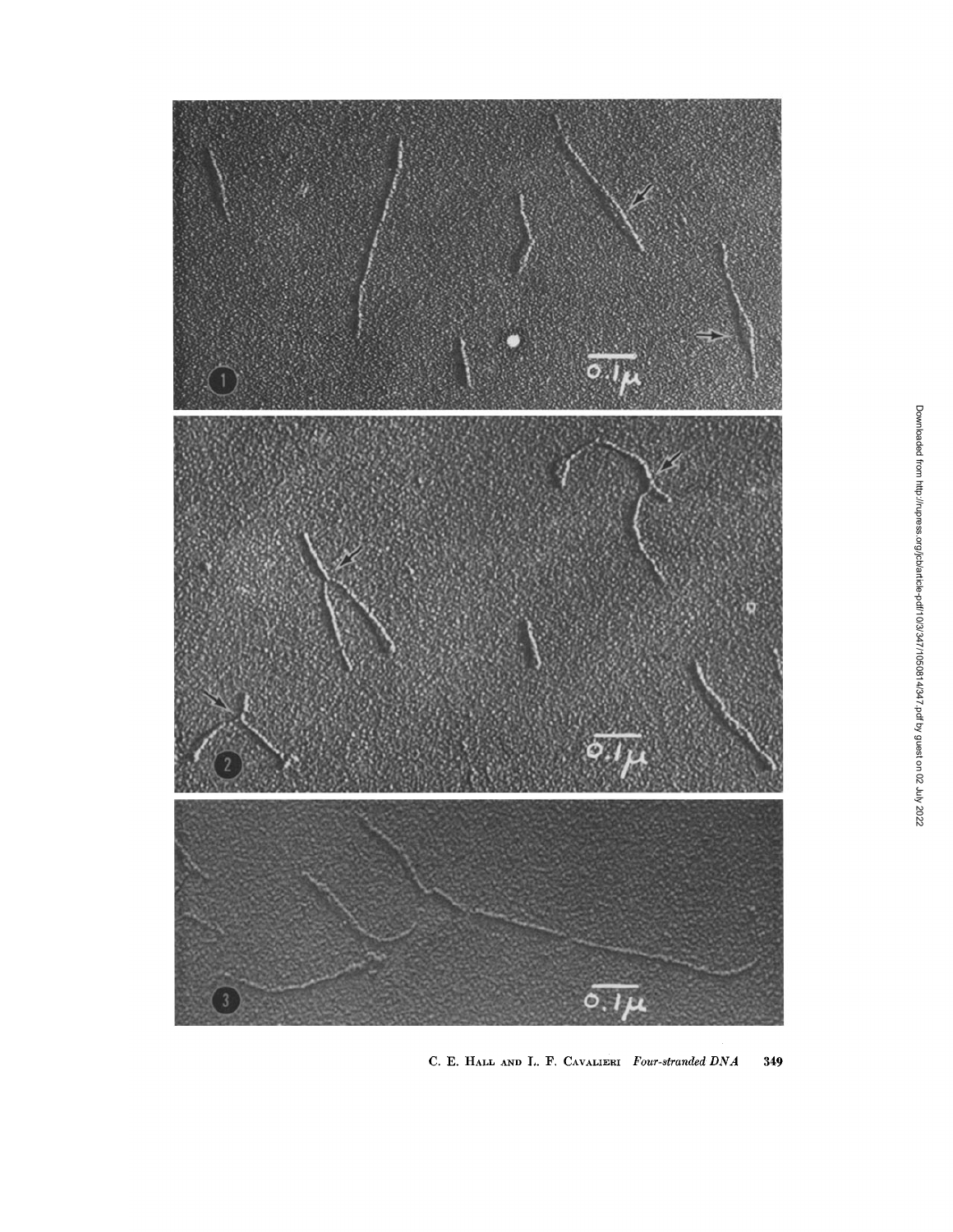described there was a small amount of material (10 particles) involved in more complex association, as exemplified in Fig. 3. These aggregates, which may or may not have been artifacts produced on drying, have been omitted from the numerical analysis. Since they are few we judge that their omission does not appreciably alter the calculated average number of strands per particle.

Fig. 4 shows the total length of branched and unbranched DNA occurring at each length interval. When the two branches were of unequal length an average was used in the tabulation. If the mass per unit length is the same for both kinds of particle, the ordinates are proportional to the mass of DNA at the respective lengths. If one were to assume that the branched particles have double the mass per unit length of the un- ,branched, the cross-hatched regions would have to be doubled in height to show the relative masses at the respective lengths.



#### FIGURE 4

The distribution of mass in various particle length categories, assuming that both branched (crosshatched) and unbranched particles have the same mass per unit length; the mass is then proportional to *NL* for the given length category, where  $L$  is a given particle length and  $N$  is the number of particles having that length.

TABLE I

|               | Number of<br>particles<br>counted | Number<br>average<br>length                           | Weight<br>average<br>length                                          |
|---------------|-----------------------------------|-------------------------------------------------------|----------------------------------------------------------------------|
|               |                                   | $\Sigma$ N <sub>i</sub> L,<br>$\Sigma$ N <sub>i</sub> | $\Sigma$ N.L. <sup>2</sup><br>$\Sigma$ N <sub>i</sub> L <sub>i</sub> |
| Unbranched    | 521                               | 2568A                                                 | 4220A                                                                |
| Branched      | 66                                | 4300                                                  | 4650                                                                 |
| Both combined | 587                               | 2740                                                  | 4300                                                                 |

The number-average and weight-average lengths computed as indicated (Hall and Doty, 1958) are summarized in Table I. Because the weight averages for branched and unbranched particles are closely similar, the calculated mass per unit length of the particles is relatively insensitive to morphological considerations. (The unbranched particles do have a significantly shorter number-average length due to the fact that in this class there is a large number of short particles which, however, have relatively small effect on the weight average.) Thus if one divides the weight-average molecular weight from light scattering  $(1.6 \times 10^6)$  by the weight-average length, one obtains 370 molecular-weight units per A or approximately twice the value (208) for a Watson-Crick double helix (Watson and Crick, 1953; Langridge *et al.,* 1960). This is equivalent to 3.6 strands per molecule.

# **CONCLUSIONS**

On the basis of morphological evidence, that is, branching, we conclude that there is a significant number of four-stranded particles. If the branched particles are four-stranded throughout their length and, therefore, double the weight per unit length of the unbranched particles assumed to be two-stranded, this would mean that at least 30 per cent of the material by weight is in the fourstranded category. (Relative areas in Fig. 4.) On the basis of mass per unit length obtained by combining the weight-average length and molecular weight one would have to conclude that most of the unbranched particles *(i.e.,* all but 10 per cent of the total mass) must be fourstranded as well. Of course, if the branched particles had more than four strands, a higher percentage of the unbranched particles would